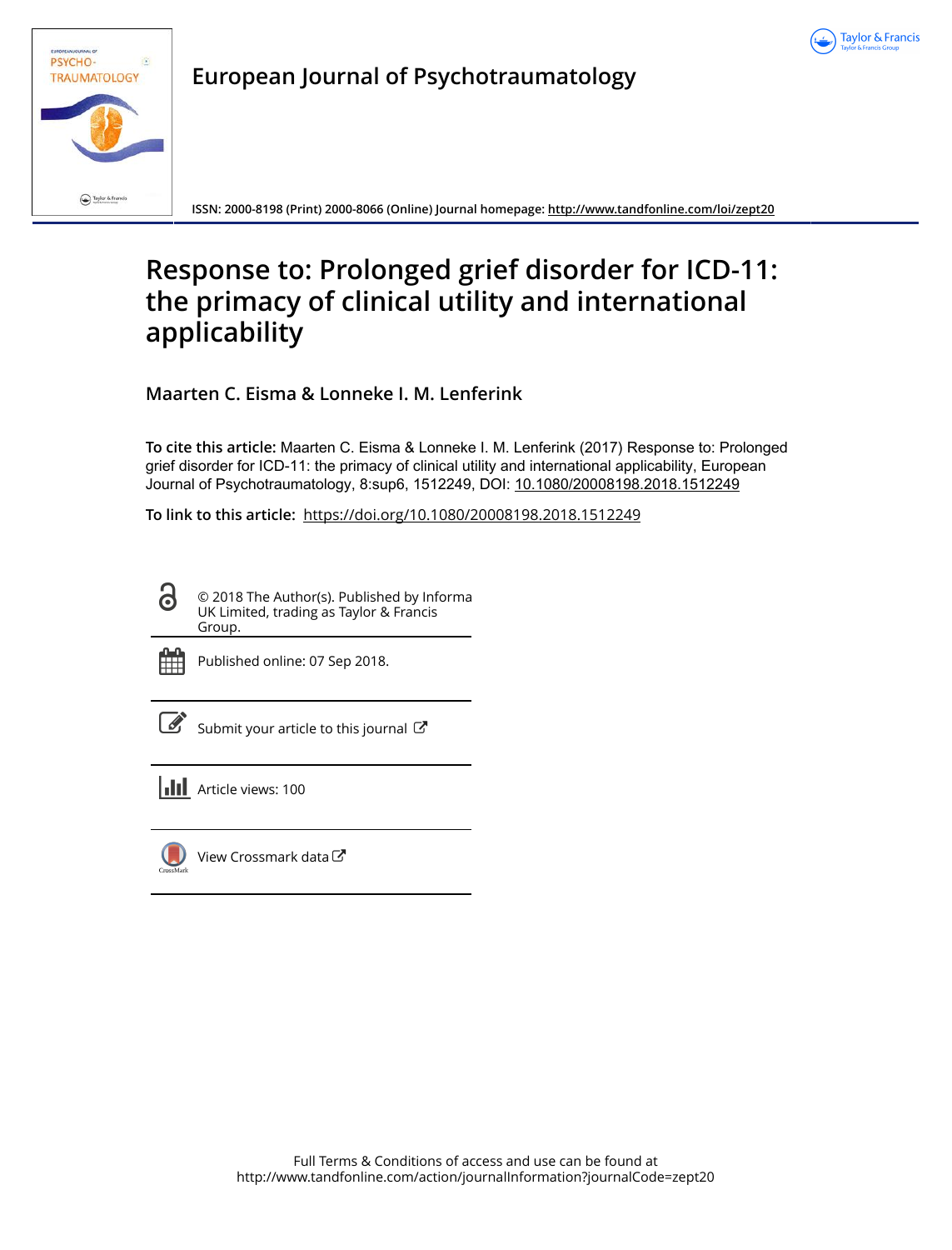#### LETTER TO THE EDITOR

**a** OPEN ACCESS **D** Check for updates

Taylor & Francis

## Response to: Prolonged grief disorder for ICD-11: the primacy of clinical utility and international applicability

M[a](#page-1-0)arten C. Eisma  $\mathbb{D}^a$  and Lonne[k](http://orcid.org/0000-0003-1329-6413)e I. M. Lenferink  $\mathbb{D}^{a,b}$  $\mathbb{D}^{a,b}$  $\mathbb{D}^{a,b}$ 

<span id="page-1-1"></span><span id="page-1-0"></span>a Department of Clinical Psychology and Experimental Psychopathology, Faculty of Behavioral and Social Sciences, University of Groningen, Groningen, The Netherlands; <sup>b</sup>Department of Clinical Psychology, Faculty of Social Sciences, Utrecht University, Utrecht, The **Netherlands** 

We have read with interest the recent debate paper 'Prolonged grief disorder for ICD-11: the primacy of clinical utility and international applicability' by Killikelly and Maercker ([2018\)](#page-2-0). Establishing prolonged grief disorder (PGD) in the ICD-11 has been a long-anticipated development that is likely to provide a great impetus for research and treatment development for bereaved persons experiencing severe grief reactions. We appreciate the authors' thorough historical analysis of the development of disorders for pathological grief and the clear explanation of the guiding principles in the establishment of the ICD-11 PGD criteria. We nevertheless disagree with two central claims made in this paper. Specifically, we take issue with assertions that prior research on a variety of qualitatively different precursor criteria for grief disorders (1) offers valid diagnostic guidelines for the inclusion of PGD in the ICD-11, and (2) confirms that the novel ICD-11 PGD criteria provide the same valid symptom structure as these precursor criteria.

<span id="page-1-11"></span><span id="page-1-6"></span>A fundamental problem with the ICD-11 PGD criteria (World Health Organization, [2016\)](#page-2-1) is the limited research conducted on these criteria and the lack of validated instruments to assess these criteria. Recent studies on grief disorders are predominantly based on previously proposed criteria for PGD (particularly PGD-2009; Prigerson et al., [2009;](#page-2-2) and sometimes PGD-2013; Maercker et al., [2013\)](#page-2-3), complicated grief (CG; Shear et al., [2011](#page-2-4)), and persistent complex bereavement disorder (PCBD; DSM-5). In these studies, disordered grief has primarily been assessed with versions of the Inventory of Complicated Grief (e.g. ICG; Prigerson et al., [1995](#page-2-5)) or the Prolonged Grief 13 scale (PG-13, assessing PGD-2009; Prigerson et al., [2009\)](#page-2-2). Diagnostic criteria and rules of precursor grief disorders, including PGD-2009 and PGD-2013, diverge substantially from those of ICD-11 PGD, and oft-used instruments for grief disorders [ICG(-R), PG-13] do not assess ICD-11 PGD criteria. It is therefore questionable whether previous studies cited

by Killikelly and Maercker [\(2018](#page-2-0)) support the validity of ICD-11 PGD diagnostic guidelines.

PSYCHO-

**TRAUMATOLOGY** 

<span id="page-1-5"></span><span id="page-1-4"></span><span id="page-1-2"></span>Specifically, we have doubts as to whether studies cited on PGD's prevalence (Lundorff, Holmgren, Zachariae, Farver-Vestergaard, & O'Connor, [2017;](#page-2-6) estimates based on varying diagnostic criteria, measures, and cut-offs), diagnostic performance (e.g. Maciejewski, Maercker, Boelen, & Prigerson, [2016;](#page-2-7) comparing PGD-2013 with other precursor criteria), distinctiveness from other disorders (e.g. Boelen, [2013;](#page-2-8) based on PGD-2009 criteria), central symptoms in network analyses (Robinaugh, LeBlanc, Vuletich, & McNally, [2014;](#page-2-9) based on PCBD criteria), and treatment effects (based on varying diagnostic criteria, measures, and cut-offs), generalize to, and thus support the validity of, ICD-11 PGD criteria.

<span id="page-1-10"></span><span id="page-1-7"></span><span id="page-1-3"></span>To illustrate this point, we will show that prevalence rates are likely to be much higher for ICD-11 PGD than for the precursor grief disorders that Killikelly and Maerker [\(2018](#page-2-0)) claim ICD-11 PGD is most similar to, namely PGD-2009 and PCBD. ICD-11 disorder definitions are based on a typological approach; there is no strict requirement for the number of symptoms needed to meet the diagnostic threshold. While Killikelly and Maercker ([2018\)](#page-2-0) argue that this will result in greater sensitivity of case identification, this is also likely to increase the risk of overdiagnosis. Despite the ICD-11 typological approach, two very recent studies have implemented a diagnostic algorithm to assess ICD-11 PGD. The algorithm holds that to meet PGD criteria one needs to experience persistent and pervasive longing for the deceased and/or persistent and pervasive cognitive preoccupation with the deceased, combined with *any* of 10 additional grief reactions presumed indicative of intense emotional pain. Mauro et al. [\(forthcoming](#page-2-10)) showed that in a treatment-seeking sample an approximation of ICD-11 PGD criteria (e.g. the symptoms 'denial' and 'difficulty accepting the death' were assessed with one item) categorized 95.8% of participants with distressing and impairing grief, whereas

<span id="page-1-9"></span><span id="page-1-8"></span>CONTACT Maarten C. Eisma **on** m.c.eisma@rug.nl **co** Department of Clinical Psychology and Experimental Psychopathology, Faculty of Behavioral and Social Sciences, University of Groningen, Grote Kruisstraat 2/1, 9712 TS Groningen, The Netherlands This article was originally published in issue 9(1) before being moved to this special issue.

© 2018 The Author(s). Published by Informa UK Limited, trading as Taylor & Francis Group.

This is an Open Access article distributed under the terms of the Creative Commons Attribution-NonCommercial License (http://creativecommons.org/licenses/by-nc/4.0/), which permits unrestricted non-commercial use, distribution, and reproduction in any medium, provided the original work is properly cited.